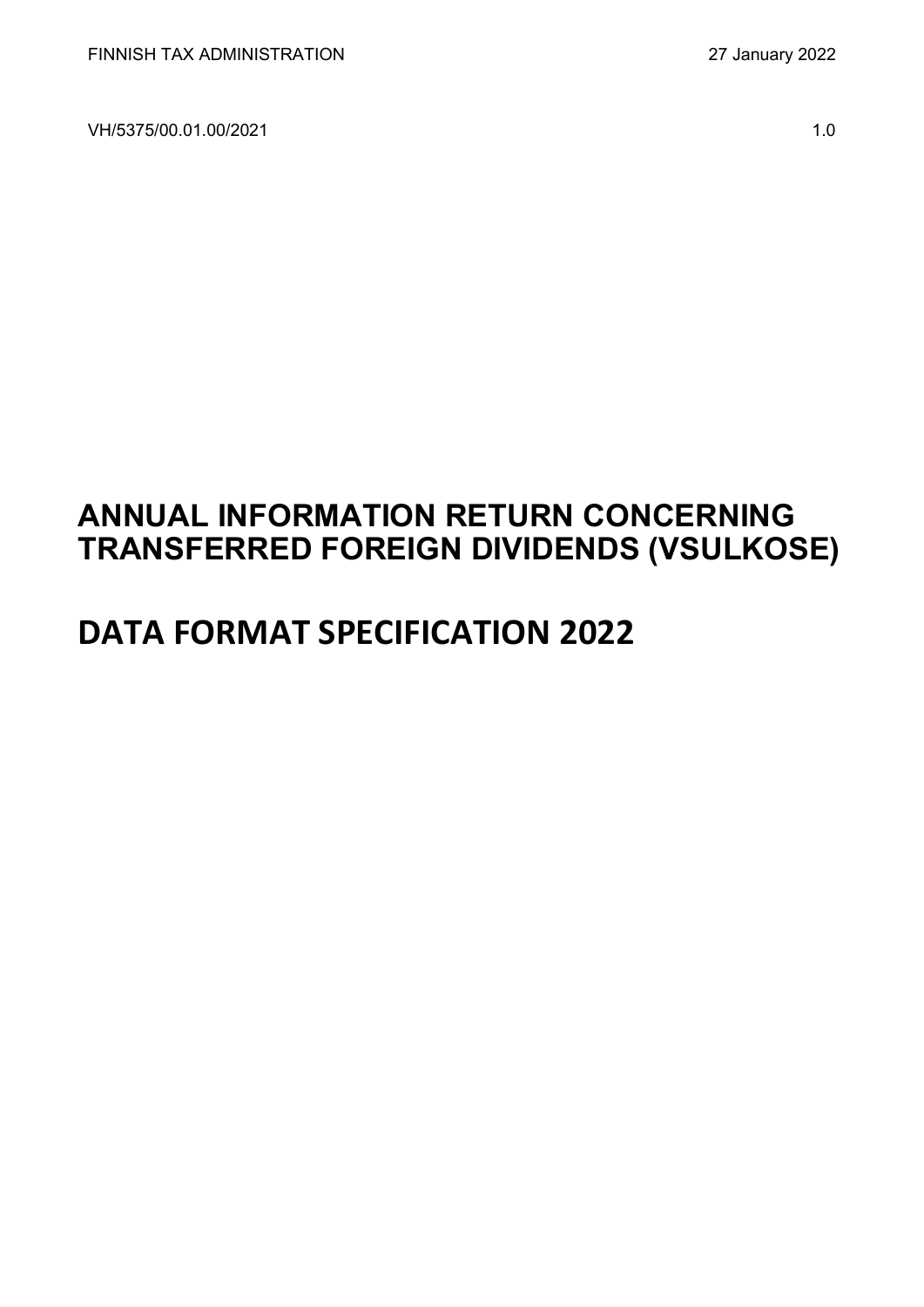# **TABLE OF CONTENTS**

| 1            |                                                                                   | <b>INTRODUCTION</b>                 | $\overline{2}$ |  |  |  |  |  |
|--------------|-----------------------------------------------------------------------------------|-------------------------------------|----------------|--|--|--|--|--|
| $\mathbf{2}$ | <b>DESCRIPTION OF THE INFORMATION FLOW AND SUBMITTAL OF FILES</b><br>$\mathbf{3}$ |                                     |                |  |  |  |  |  |
| 3            | <b>MAKING CORRECTIONS</b><br>4                                                    |                                     |                |  |  |  |  |  |
| 4            | <b>PERIOD OF VALIDITY</b><br>4                                                    |                                     |                |  |  |  |  |  |
| 5            |                                                                                   | <b>CHANGES ON THE PREVIOUS YEAR</b> | 5              |  |  |  |  |  |
| 6            |                                                                                   | <b>DATA FORMAT SPECIFICATION</b>    | 5              |  |  |  |  |  |
| 7            |                                                                                   | <b>AUTOMATED CHECK PROCESSES</b>    | 6              |  |  |  |  |  |
| 8            |                                                                                   | <b>MESSAGES</b>                     | $\overline{7}$ |  |  |  |  |  |
| 9            |                                                                                   | <b>INSTRUCTIONS AND EXAMPLES</b>    | $\overline{7}$ |  |  |  |  |  |
|              | 9.1                                                                               |                                     |                |  |  |  |  |  |
|              | 9.2                                                                               |                                     |                |  |  |  |  |  |
|              | 9.3                                                                               |                                     |                |  |  |  |  |  |
|              | 9.4                                                                               |                                     |                |  |  |  |  |  |
|              | 9.5                                                                               |                                     |                |  |  |  |  |  |
|              | 9.6                                                                               |                                     |                |  |  |  |  |  |
|              | 9.7                                                                               |                                     |                |  |  |  |  |  |
| 10           |                                                                                   | <b>COUNTRY CODES</b>                | 8              |  |  |  |  |  |
|              |                                                                                   |                                     |                |  |  |  |  |  |

# **Change history**

| Date      | <b>Version</b> | <b>Description</b>                              |
|-----------|----------------|-------------------------------------------------|
| 27.1.2022 |                | First release concerning the 2022 taxable year. |

# <span id="page-1-0"></span>**1 INTRODUCTION**

This guidance explains the structure of the required inbound file and the check procedures that follow. For more information, see [General description for](https://www.vero.fi/globalassets/tietoa-verohallinnosta/ohjelmistokehittajille/finnish-tax-administration_electronic-filing-of-information-returns-general-description.pdf)  [electronic filing of information returns \(pdf\)](https://www.vero.fi/globalassets/tietoa-verohallinnosta/ohjelmistokehittajille/finnish-tax-administration_electronic-filing-of-information-returns-general-description.pdf) (*tax.fi > About us > IT developers > Data format specifications > General description for electronic filing of information returns*).

If the company made the decision to distribute dividends in a currency that is not the euro, you must convert the amounts and report their euro equivalents using the current exchange rate valid on the date of conversion.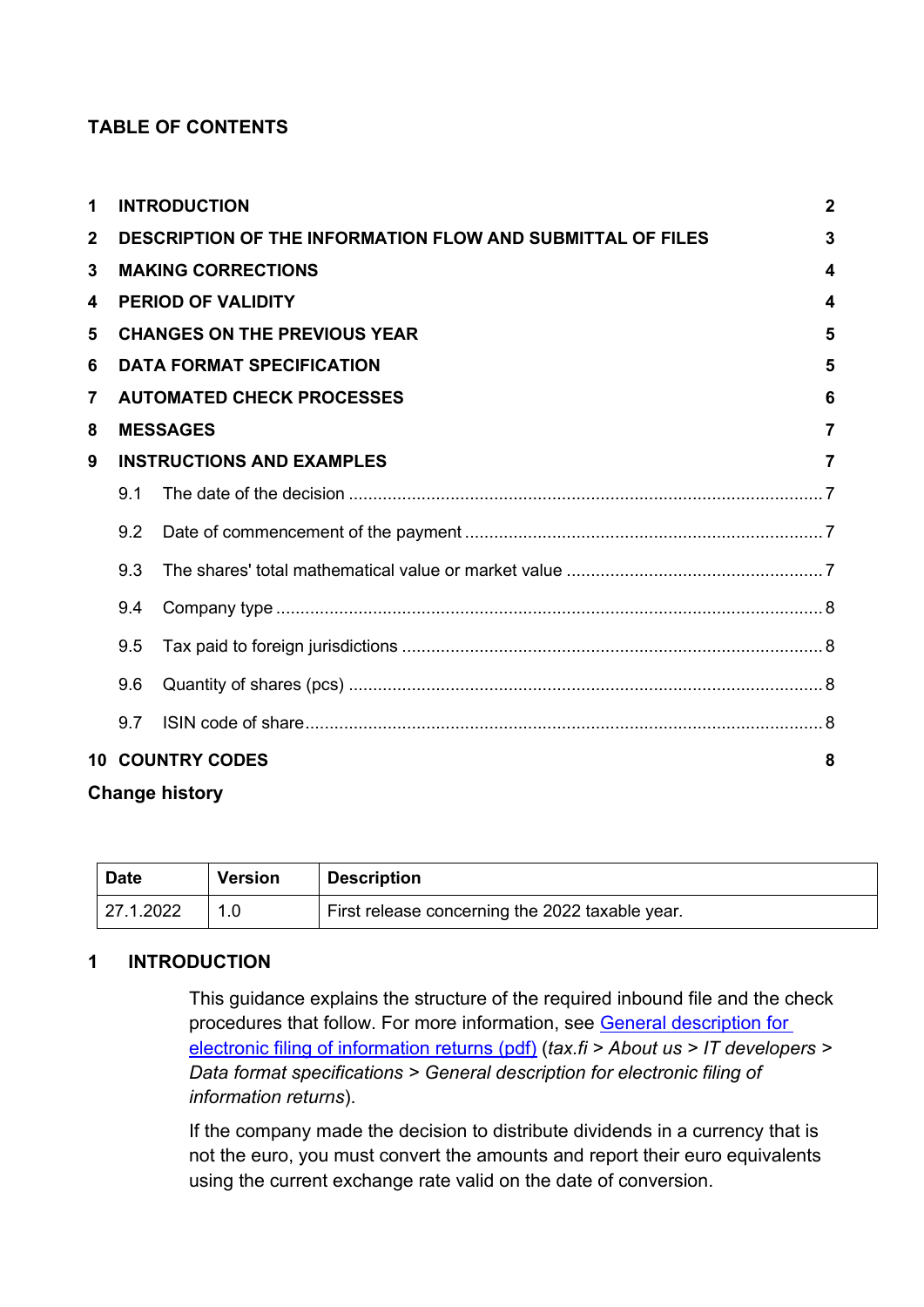#### <span id="page-2-0"></span>**2 DESCRIPTION OF THE INFORMATION FLOW AND SUBMITTAL OF FILES**

To check the method of identification required by this information flow, the required role and the place in the flow where authorisations are checked, go to [Methods of sign-in, roles and rights to represent organisations](https://www.ilmoitin.fi/webtamo/sivut/IlmoituslajiRoolit?kieli=en&tv=VSULKOSE) *[\(Ilmoitin.fi >](https://www.ilmoitin.fi/webtamo/sivut/IlmoituslajiRoolit?kieli=en)  [Instructions and templates > Methods of sign-in, roles\)](https://www.ilmoitin.fi/webtamo/sivut/IlmoituslajiRoolit?kieli=en).*

This is an information return for reporting dividend payments from foreign companies, paid to both natural and legal persons resident in Finland. The following statutes define the legal basis of the information-reporting requirement: § 15 of the Act on Assessment Procedure (Laki verotusmenettelystä; Lagen om beskattningsförfarande 1558/1995), and the official decision of the Tax Administration on common obligations to submit information.

The information-reporting requirement concerns

- dividends based on shares of foreign corporations and FDR certificates, i.e. share certificates recorded in the Finnish book-entry system and
- dividends on any other foreign shares.

Listed companies in Sweden can distribute profits through special shares (inlösenaktier) that are designed for buyback by the company, i.e. for redemption. After the company has distributed these shares to its shareholders, the company buys them back at a predetermined date and at a predetermined price. In addition, the shares that are distributed this way can be subject to public trading before the predetermined date when the company has agreed to buy them back. The predetermined, agreed redemption price is taxable as dividend income, and the price is also seen as the acquisition cost for the share for tax purposes. The annual information return for transferred foreign dividends (VSULKOSE) must be submitted in order to inform the Tax Administration of the predetermined redemption prices, which are reported in the same way as dividends. It is deemed that the shareholder has received the income from a share designed for redemption at the time when the shareholder receives the right to get the share, in accordance with the company's decision to distribute profits. If the shareholder sells a share designed for redemption in a public stock exchange, and if the shareholder sells it back to the company i.e. the redemption is carried out, it is treated as a conveyance subject to capital-gains tax. As a result, the gain is calculated by subtracting the amount equated with dividend income from the received selling price – or from the received buyback price. The entire amount equated with dividend income is subtracted even if only a part of the dividends were subject to tax. The annual information return to be submitted when these shares have been sold or redeemed is Itemization of sales and purchases of securities and derivatives (VSAPUUSE).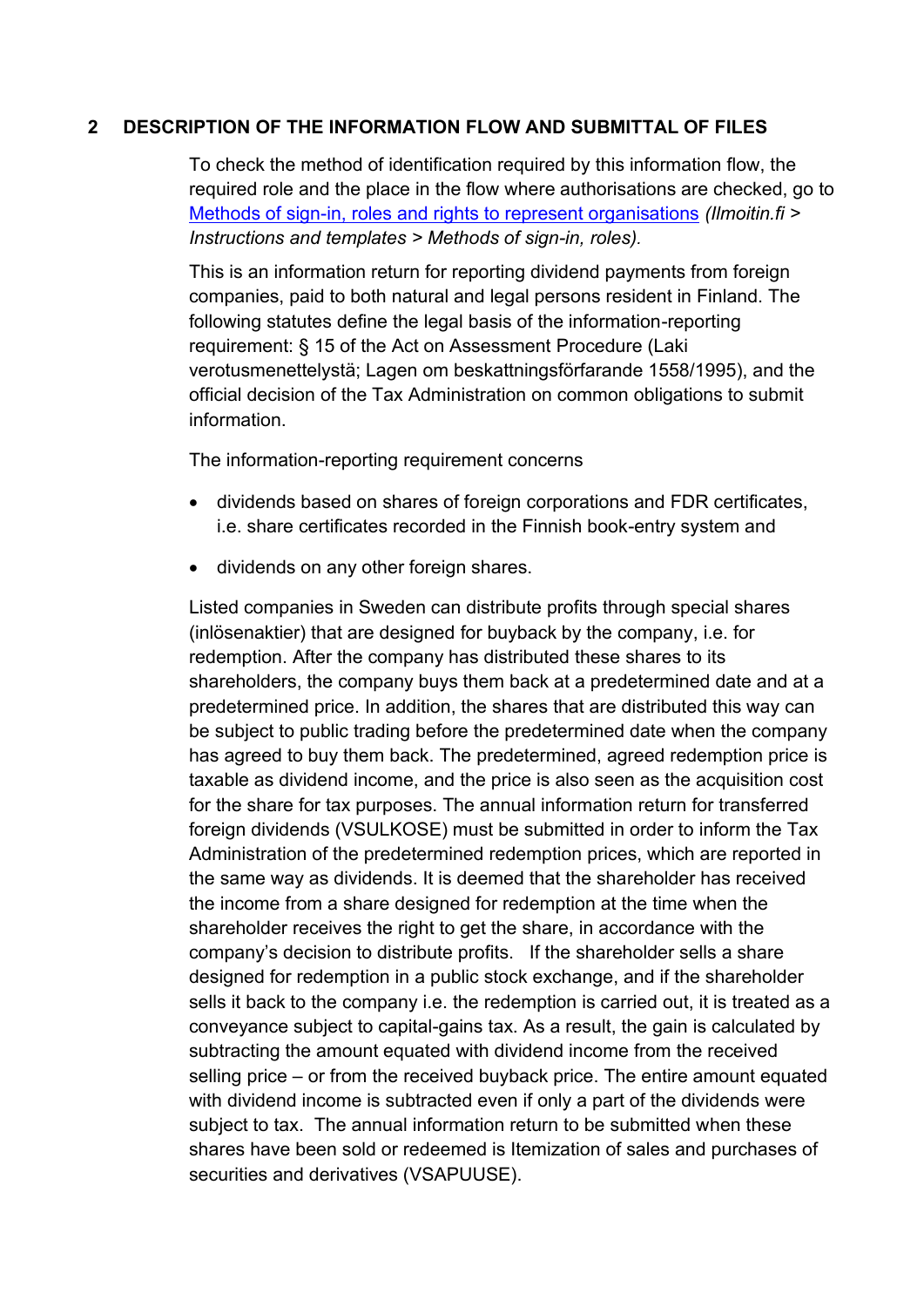If you have made payments to nonresidents (instead of payments to Finnish tax residents) so that the source of the payments was Finland, use the Itemization of payments to nonresidents/persons with limited tax liability (VSROSERI) to report them.

To compute the tax payable in Finland, any foreign tax for the same dividend can be subtracted to the extent that the relevant tax convention prescribes.

If you have made payments to Individual Retirement Account holders (as provided by the legislation on long-term savings / Laki sidotusta pitkäaikaissäästämisestä 1183/2009) you do not have to report them.

If an individual taxpayer who is a Finnish tax resident receives income from an ETF, UCITS or AIF fund, it is taxable as capital income (not as dividend income), regardless of whether the vehicle for collective investment is an incorporated fund or a fund based on a contractual arrangement. The types of payment that must be used for reporting are 3J or 2D, on the information return on payments taxable under the Income Tax Act (VSTVERIE).

The checking of the year concerned by this information return is based on the value entered in Date of commencement of the payment (159–166/287) VVVV, which is found in position 162–166.

# <span id="page-3-0"></span>**3 MAKING CORRECTIONS**

For year-specific instructions for making corrections, go to [Making corrections](https://www.vero.fi/en/About-us/it_developer/data-format-specifications/annual_information_returns__instruction/making-corrections-to-annual-information-returns/)  [to annual information returns](https://www.vero.fi/en/About-us/it_developer/data-format-specifications/annual_information_returns__instruction/making-corrections-to-annual-information-returns/) (*tax.fi > About us > IT developers > Data format specifications > Annual information returns & Instructions > Making corrections to annual information returns*).

#### <span id="page-3-1"></span>**4 PERIOD OF VALIDITY**

The file formatting and checks according to this specification come into force on 29 March 2022 and continue to be in force until a new version of the specification is released.

For information about deadlines for filing, see the year-specific schedule on IT [developers \(](https://www.vero.fi/tietoa-verohallinnosta/kehittaja/)*tax.fi > About us > IT developers*). The schedule is available in Finnish and Swedish.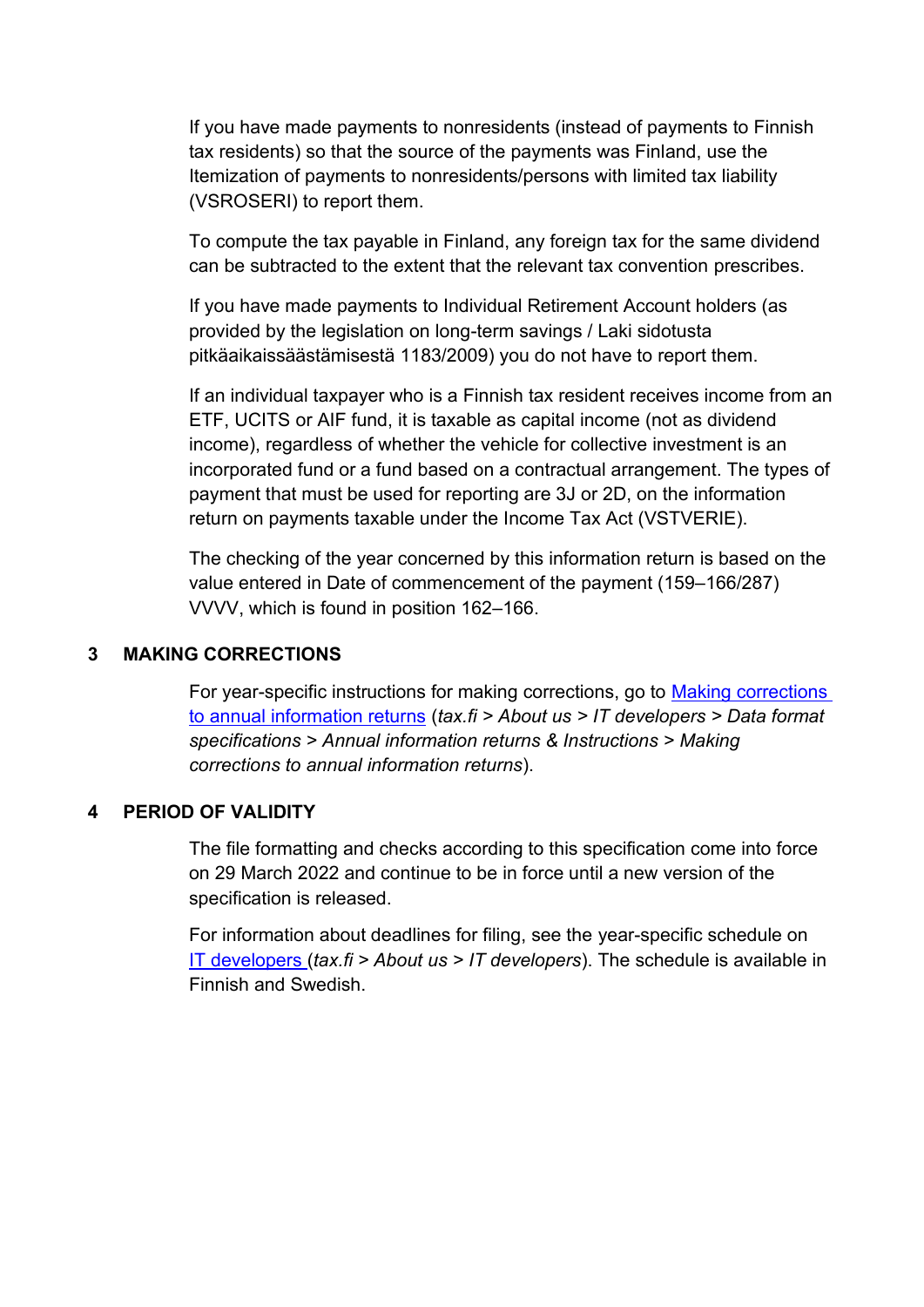# <span id="page-4-0"></span>**5 CHANGES ON THE PREVIOUS YEAR**

| <b>Version</b> | ID          | Data element                           | <b>Description</b>                             |
|----------------|-------------|----------------------------------------|------------------------------------------------|
| 1.0            | 159-166/287 | Date of commencement of the<br>payment | Year changed                                   |
|                | 344-378/041 | Contact person's name                  | Data element has been changed to<br>mandatory. |
|                | 379-413/042 | Contact person's telephone number      | Data element has been changed to<br>mandatory. |

# <span id="page-4-1"></span>**6 DATA FORMAT SPECIFICATION**

| <b>Positio</b><br>n | <b>ID</b> | PVV          | T  | LT      | <b>Description</b>                                                                            | Format                          | <b>Values</b>   |
|---------------------|-----------|--------------|----|---------|-----------------------------------------------------------------------------------------------|---------------------------------|-----------------|
| $1 - 8$             | 000       | P            | Τ  |         | Identifier                                                                                    | AN <sub>8</sub>                 | <b>VSULKOSE</b> |
| 9                   | 082       | V            |    |         | Deletion                                                                                      | A <sub>1</sub>                  | D               |
| 10                  |           |              |    |         | Reserve space                                                                                 |                                 |                 |
| $11 - 21$           | 083       | P            | T  | $\star$ | Beneficiary's personal identity code or<br>business id                                        | <b>YTUNNUS  </b><br><b>HETU</b> |                 |
| 22-34               | 281       | $\mathsf{P}$ |    |         | Gross dividend                                                                                | R <sub>10</sub> ,2              |                 |
| 35-43               | 280       | V            |    |         | Expenses relating to the distribution of<br>dividends                                         | R <sub>6</sub> ,2               |                 |
| 44-47               |           |              |    |         | Reserve space                                                                                 |                                 |                 |
| 48-57               | 282       | IV.          |    |         | Tax withheld at source                                                                        | R7,2                            |                 |
| 58-69               |           |              |    |         | Reserve space                                                                                 |                                 |                 |
| 70-104              | 085       | V/P          | ET | $\star$ | Beneficiary's name                                                                            | <b>AN35</b>                     |                 |
| 105-139             |           |              |    |         | Reserve space                                                                                 |                                 |                 |
| 140-150 010         |           | P            | T  | $\star$ | Account operator's business id                                                                | <b>YTUNNUS2</b>                 |                 |
| 151-158 286         |           | P            | T  |         | The date of the decision to distribute dividends PPKKVVVV<br>See 9.1 The date of the decision |                                 |                 |
| 159-166 287         |           | $\mathsf{P}$ | T  |         | Date of commencement of the payment                                                           | <b>PPKKVVVV</b>                 | 2022            |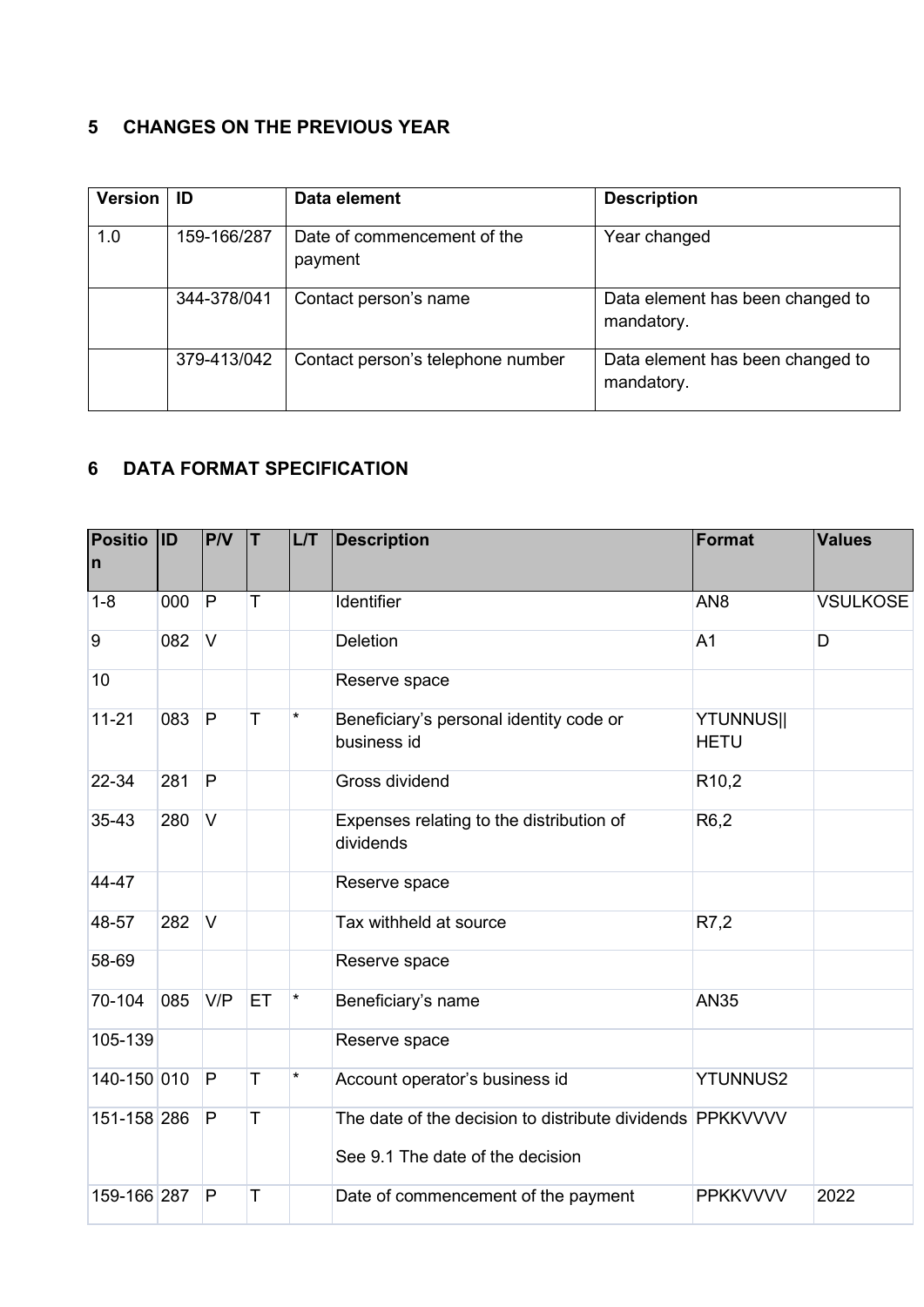| <b>Positio</b><br>$\mathsf{n}$ | <b>ID</b> | P/V | İΤ | LT       | <b>Description</b>                                                                                                                                                                                                                                                                                                                                                                                                                                                                                         | <b>Format</b>               | <b>Values</b> |
|--------------------------------|-----------|-----|----|----------|------------------------------------------------------------------------------------------------------------------------------------------------------------------------------------------------------------------------------------------------------------------------------------------------------------------------------------------------------------------------------------------------------------------------------------------------------------------------------------------------------------|-----------------------------|---------------|
|                                |           |     |    |          | See 9.2 Date of commencement of the<br>payment                                                                                                                                                                                                                                                                                                                                                                                                                                                             |                             |               |
| 167-175 293                    |           | V   |    |          | The shares' total mathematical value or market R6,2<br>value                                                                                                                                                                                                                                                                                                                                                                                                                                               |                             |               |
| 176-245 051                    |           | P   | T  |          | Name of the dividend -distributing company                                                                                                                                                                                                                                                                                                                                                                                                                                                                 | <b>AN70</b>                 |               |
| 246-247 034                    |           | P   | T  | $^\star$ | Country code of the dividend -distributing<br>company<br>See 9.7 ISIN code of share<br>The ISIN code of shares is<br>only reported if the account<br>operator files the data on<br>behalf of the payor. If the<br>same account operator pays<br>dividends from several book-<br>entry accounts to the same<br>recipient, and the dividends<br>are paid on the basis of<br>shares with the same ISIN<br>code, you only need to file one<br>annual information return for<br>the dividends.<br>Country codes | <b>MAA</b><br><b>TUNNUS</b> |               |
| 248                            | 291       | P   |    |          | Type of the dividend-distributing company at<br>decision date<br>1= Stock-exchange listed company<br>(§ 33a.2, Income Tax Act.)<br>2= Other type of company<br>See 9.3 The shares' total mathematical value or<br>market value<br>Indicate the total value of the<br>dividend beneficiary's holding<br>of corporate stocks, either by<br>their mathematical value or by<br>market value. This value can<br>be populated if the Type of the                                                                 | N <sub>1</sub>              | 1,2           |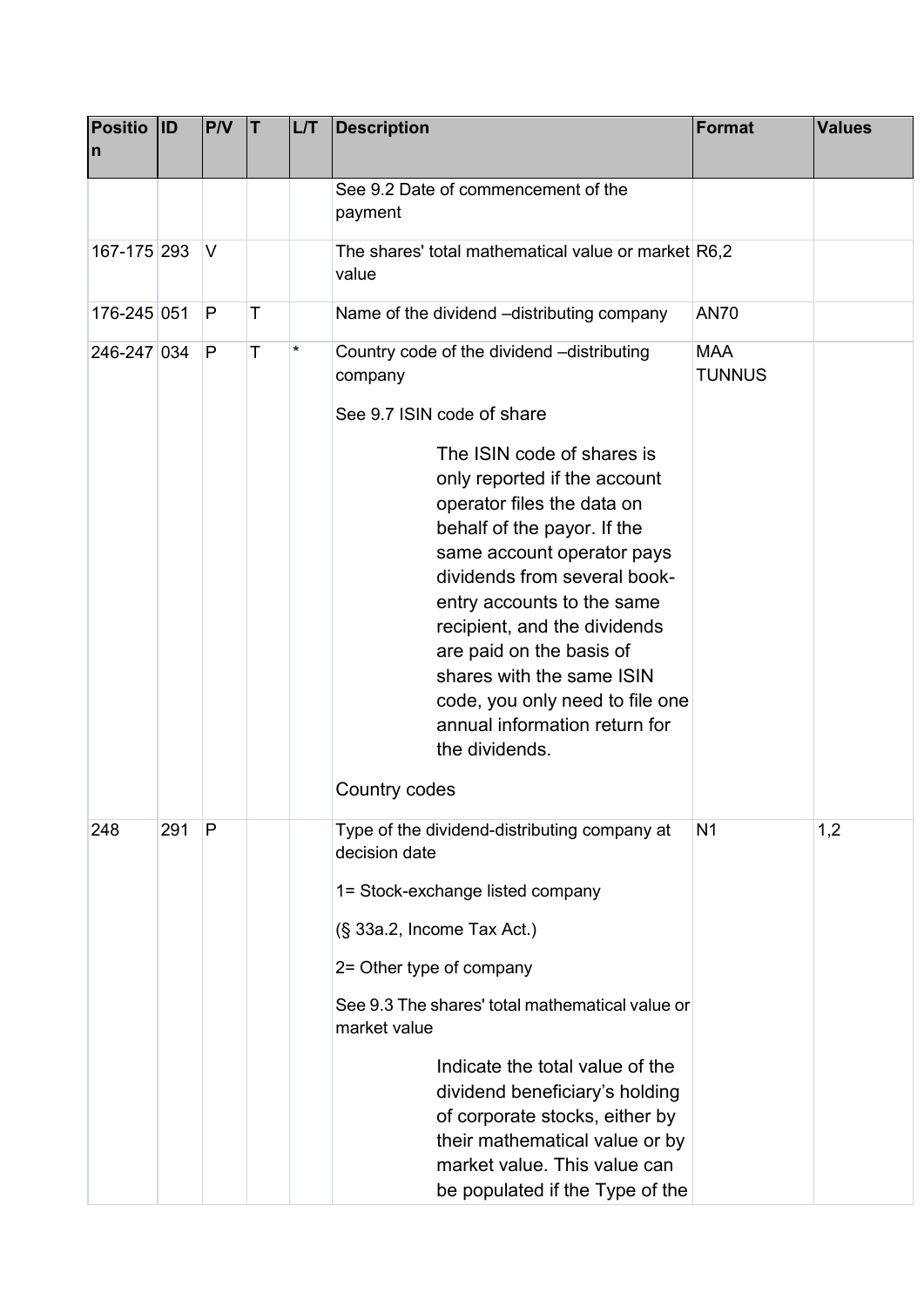| <b>Positio</b><br>In | ID  | PVV            | lΤ | L/T | <b>Description</b>                          | Format                           | <b>Values</b> |
|----------------------|-----|----------------|----|-----|---------------------------------------------|----------------------------------|---------------|
|                      |     |                |    |     | dividend-distributing company               |                                  |               |
|                      |     |                |    |     | at decision date is "Other".                |                                  |               |
|                      |     |                |    |     | Company type                                |                                  |               |
| 249-265 292          |     | P              |    | *   | Quantity of shares (pcs)                    | $+D10,6$                         |               |
|                      |     |                |    |     | See 9.6 Quantity of shares (pcs)            |                                  |               |
| 266-277 097          |     | IV.            | ET |     | ISIN code of share                          | <b>ISINKOODI</b>                 |               |
| 265-282              |     |                |    |     | Reserve space                               |                                  |               |
| 283-296 198          |     | $\overline{P}$ |    |     | Software-generated timestamp                | <b>PPKKVVVV</b><br><b>HHMMSS</b> |               |
| 297-331 048          |     | P              |    |     | Software application that produced the file | <b>AN35</b>                      |               |
| 332-343 014          |     | P              | T  |     | Name of the software that produced the file | Y-<br>TUNNUS AN2                 |               |
| 344-378 041          |     | P              |    |     | Name of the contact person                  | <b>AN35</b>                      |               |
| 379-413 042          |     | $\mathsf{P}$   |    |     | Telephone number of the contact person      | PUHELIN2                         |               |
|                      | 999 | P              |    |     | <b>Final identifier</b>                     | $+N8$                            |               |

# <span id="page-6-0"></span>**7 AUTOMATED CHECK PROCESSES**

| New/<br>Chan<br>ged | ID  | <b>Description of rule</b>                                                                                                                                   |
|---------------------|-----|--------------------------------------------------------------------------------------------------------------------------------------------------------------|
|                     | 034 | The Country Code of the distributing company must refer to another country,<br>not to Finland.<br>#146; Distributing company cannot have FI as country code. |
|                     | 292 | The entry in Quantity of shares (292) must be a non-zero value.<br>#1284; The Quantity of shares (292) cannot be zero.                                       |
|                     | 083 | #1331; If a dummy code is used for the Dividend Beneficiary's personal identity                                                                              |
|                     | 085 | code or Business ID (083), you must give the Beneficiary's name (085).                                                                                       |
|                     | 286 | #1472; The date of the dividend distribution decision (286) must be earlier than or                                                                          |
|                     | 287 | equal to the Payable date (287)                                                                                                                              |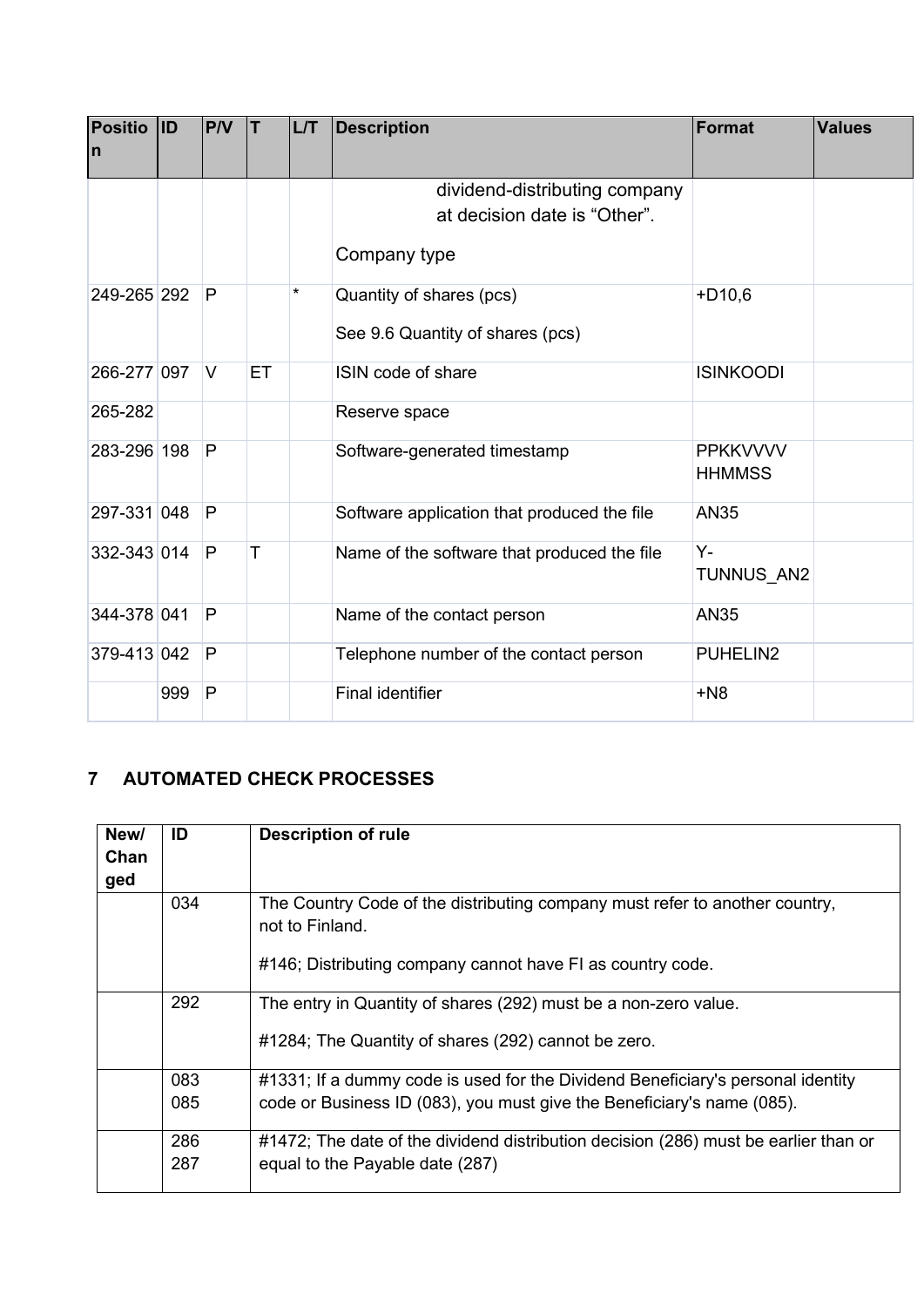#### <span id="page-7-0"></span>**8 MESSAGES**

| New/<br>Chan<br>ged | ID         | Description of the message                                                                                                                 |
|---------------------|------------|--------------------------------------------------------------------------------------------------------------------------------------------|
|                     | 280<br>281 | The maximum level of Expenses (280) is ten per cent of the gross dividends (281)<br>#1332; Are you certain that the expenses are this big? |

# <span id="page-7-1"></span>**9 INSTRUCTIONS AND EXAMPLES**

#### <span id="page-7-2"></span>**9.1 The date of the decision**

Enter the date when the company has made the decision to distribute the dividends. If you do not know this date, enter an approximate date that you consider probable and likely.

# <span id="page-7-3"></span>**9.2 Date of commencement of the payment**

If the company has set a later date for the actual payment of the dividends when making the decision to distribute them, enter the first date when they are payable and can be drawn. This date must fall on the calendar year of reporting.

# <span id="page-7-4"></span>**9.3 The shares' total mathematical value or market value**

Indicate the total value of the dividend beneficiary's holding of corporate stocks, either by their mathematical value or by market value. This value can be populated if the Type of the dividend-distributing company at decision date is "Other".

# <span id="page-7-5"></span>**9.4 Company type**

Your filing must indicate whether the company is a stock-exchange listed corporation.

Under § 33 a, Income Tax Act, 'listed' means that the shares (or at least one series of shares) are publicly traded at the following markets, at the time when the company makes the decision to pay out dividend:

- 1. The Stock Exchange list or Pre list of NASDAQ OMX Helsinki Oy
- 2. Other regulated market in the European Economic Area of other regulated and authority-controlled market outside it
- 3. As of 9 November 2007, within a Multilateral Trading Facility, MTF, in the European Economic Area, if the shares are being traded with the consent of the Company, or at the Company's request